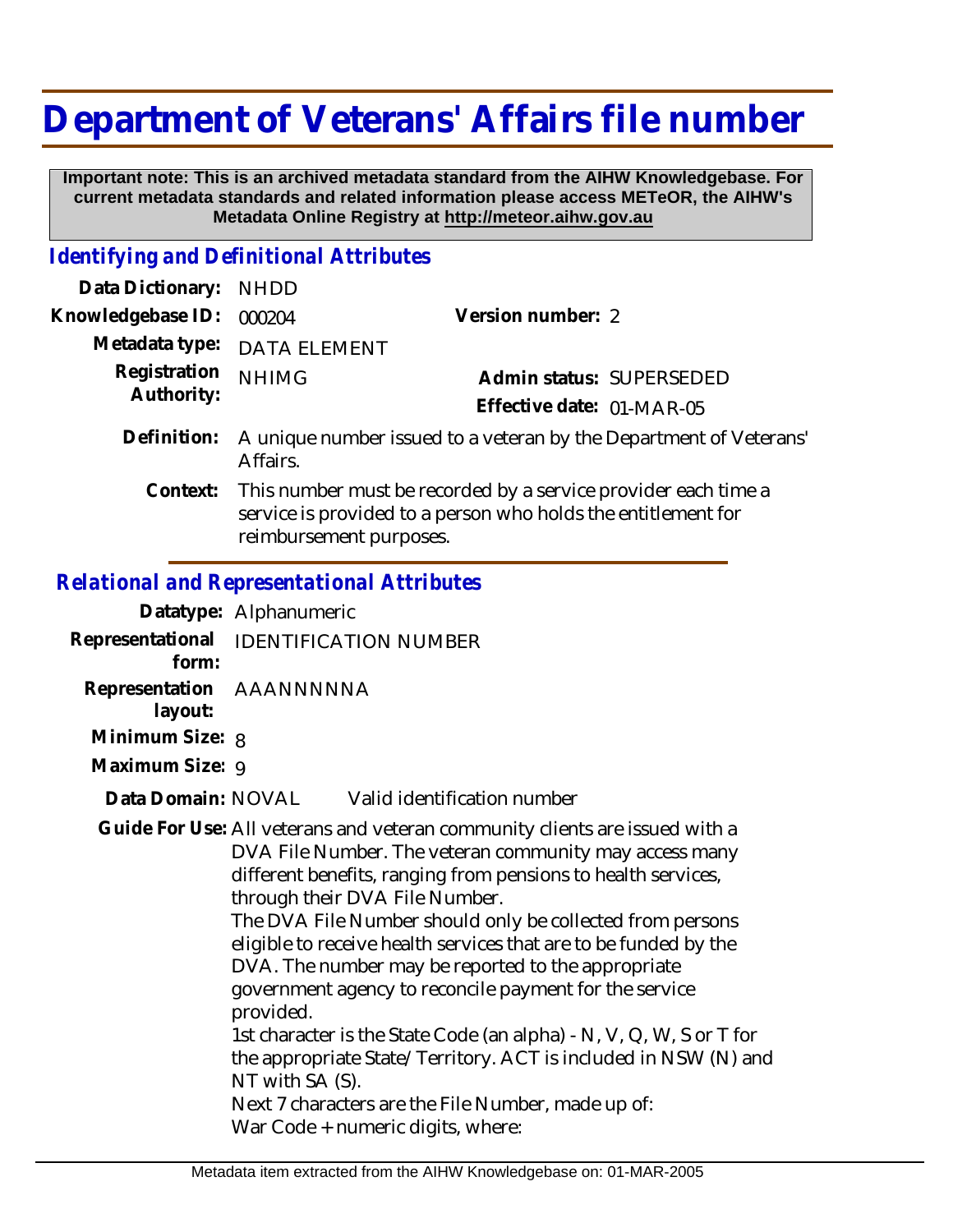if War Code is 1 alpha character, add 6 digits (ANNNNNN) if War Code is 2 alpha characters, add 5 digits (AANNNNN) if War Code is 3 alpha characters, add 4 digits (AAANNNN) 9th character is the Segment Link (an alpha) which represent members related to the veteran. The alpha code is generated in the order that cards are issued. For example A, B, C, D etc. CAUTIONARY NOTE: For Veterans the 9th character is left blank.

Note that Veterans may have a Medicare Card Number and a Department of Veterans' Affairs (DVA) Number or only a DVA Number.

DVA Card Number: This number is the digitised version of the file number. If paper claims are optically scanned by the Health Insurance Commission, the digitised version of the file number is picked up by the scanner and converted to the normal file number format. For manual claims, the Gold and White cards may be used in conjunction with the data element and an imprinter. This method records the DVA file number and other card details on a manual voucher.

The data should not be used by private sector organisations for any purpose unless specifically authorised by law. For example, private sector organisations should not use the DVA File Number for data linking unless specifically authorised by law.

Related metadata: supersedes previous data element Department of Veterans' Affairs file number version 1 relates to the data element Department of Veterans' Affairs patient version 1

## *Administrative Attributes*

**Source Document:**

**Source Organisation:** Department of Veterans' Affairs

Comments: DVA has three (3) types of health cards:

-Gold Card -White Card -Repatriation Pharmaceutical Benefits Card. Each card indicates, to the health provider, the level of health services the holder is eligible for, at the DVA expense. The Gold Card enables the holder to access a comprehensive range of health care and related services, for all conditions, whether they are related to war service or not. The White Card enables the holder to access health care and associated services for war or service-related conditions. Veterans of Australian forces may also be issued this card to receive